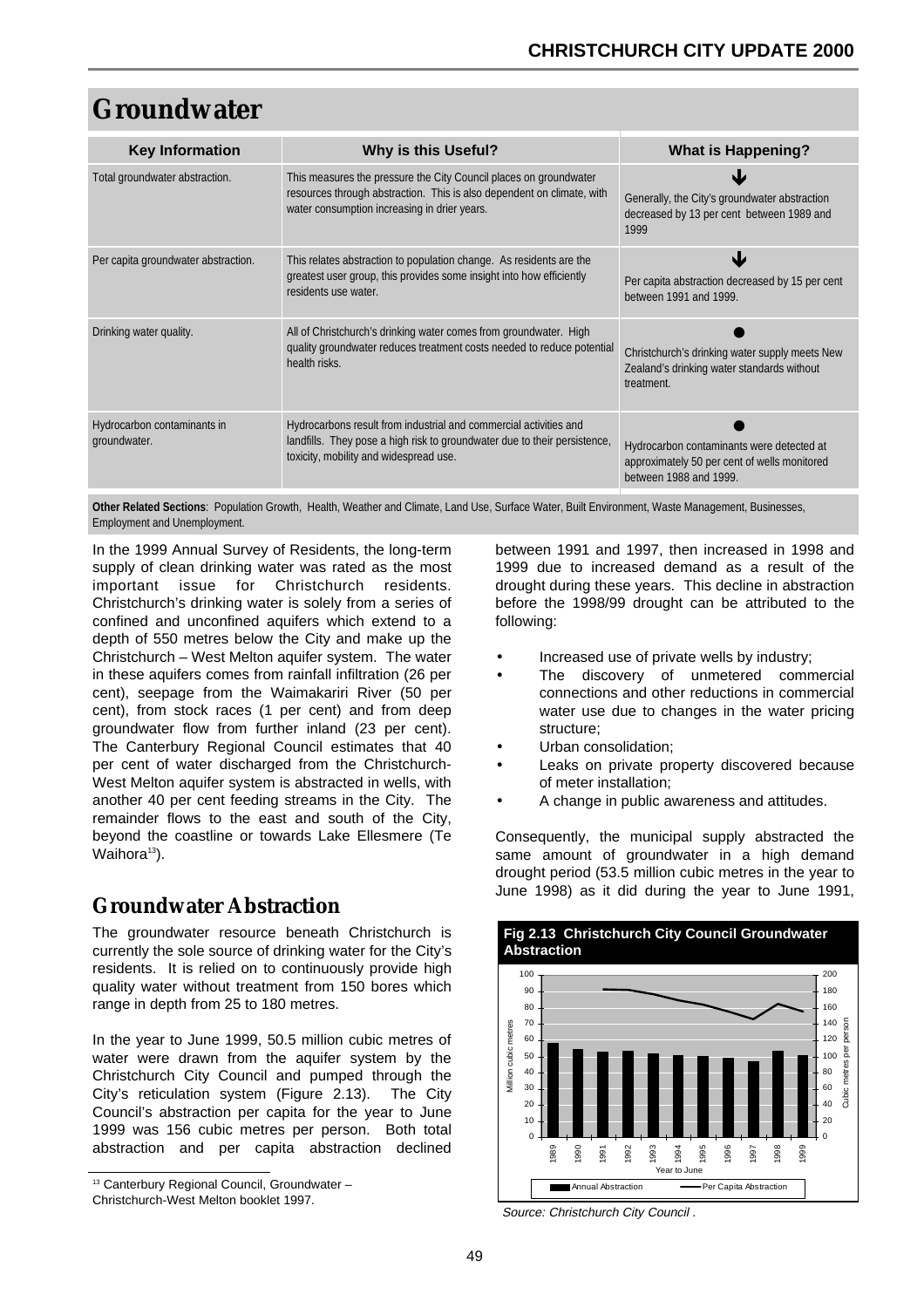even though the population had increased by approximately 12 per cent in this period.

Municipal use accounts for approximately 50 per cent of total groundwater abstraction from the Christchurch-West Melton aquifer system. The Canterbury Regional Council estimated total groundwater abstraction from all sources to be 114 million cubic metres for the year to December 1998. Industrial sources used 14 million cubic metres of this total. This was 37 per cent of the total amount allocated through consents for industrial purposes. It is estimated that 20 per cent of the groundwater abstracted for industrial purposes was returned to groundwater after use (air conditioning and gravel washing). Other groundwater abstractions were for irrigation (an estimated 40 million cubic metres in 1998), and approximately 5 million cubic metres used for other public abstractions such as by Banks Peninsula District Council (1.5 million cubic metres), small community supplies and swimming pools.

### **Municipal Groundwater Use**

The water abstracted by the Christchurch City Council is allocated approximately as follows:

| Residential              | 57 per cent |
|--------------------------|-------------|
| Commercial               | 11 per cent |
| Industrial               | 10 per cent |
| Public and other         | 5 per cent  |
| Unaccounted (leakage,    |             |
| illegal connections etc) | 17 per cent |

The figure of 17 per cent for unaccounted water compares reasonably well with typical figures worldwide of between 13 and 39 per cent.

# **Groundwater Quality**

Water pumped from wells directly into the City Council's reticulation system complies with the Drinking Water Standards for New Zealand 1995 without being treated. Water from several wells in the north-west is, however, dosed to increase pH levels to reduce the risk of corrosion of metal fittings. An additional 27 wells not owned by the City Council are used for community drinking water supplies and listed by the Ministry of Health<sup>14</sup> for Christchurch. Most of these wells are owned by primary schools in the City and the quality of the water is ungraded, therefore unknown.

Pressures on the long-term sustainability of Christchurch's groundwater resource come from current and historic land uses in the recharge area immediately west and north-west of Christchurch. This area is to the west of the three metre confining layer shown in Figure 2.14. Many disused landfill sites, 40 per cent of industrial zones (840 hectares) and the Christchurch International Airport (720 hectares) are in the recharge area. These pose a threat to groundwater quality through possible leachate and chemical contamination.

### **Groundwater Hydrocarbon Monitoring 15**

Since 1988 groundwater beneath Christchurch has been regularly monitored for hydrocarbon and other contaminants by the Canterbury Regional Council and its predecessor, the North Canterbury Catchment Board. Between April 1988 and June 1999, 19 different hydrocarbons were detected in monitoring wells in the Christchurch-West Melton aquifer system. Of these 19 hydrocarbons the chlorinated hydrocarbons were the most widespread and persistent, whereas aromatic hydrocarbons were detected less frequently at various sites throughout the City. Of the 101 monitoring sites in the City, 48 had one or more hydrocarbons detected between April 1988 and June 1999.

The chlorinated hydrocarbons (eg 1,1,1 trichloroethane, trichloroethane) pose a high risk to groundwater quality for a number of reasons including their persistence in groundwater, toxicity, mobility, and widespread use. In 1993 the City Council found 21 businesses in Christchurch used chlorinated hydrocarbon compounds. The location of these sites, along with business and industrial zoned areas of the City, are shown in Figure 2.14.

Aromatic hydrocarbons are found in petroleum products and are also used as solvents or chemical intermediates in a number of industries. Of the compounds in petroleum, the BTEX group (benzene, toluene, ethylbenzene, and the xylenes) poses the greatest threat to groundwater quality because it is very water soluble and the compounds are recognised carcinogens.

Generally, the concentrations of hydrocarbons detected were generally well below their relevant New Zealand drinking water standard<sup>16</sup>. Although there is little risk to groundwater users at present, it is a concern that persistent hydrocarbons are routinely found over an extensive area in the ambient groundwater.

Figure 2.14 shows three main areas where hydrocarbons have been found in Christchurch groundwater. These are:

- 1. Along Johns Road to the north-west of the urban area;
- 2. Along the old Waimakariri River paleochannel between Halswell Junction and Awatea Roads, Wigram; and
- 3. The southern part of the urban area between

<sup>&</sup>lt;sup>14</sup> Ministry of Health, Register of Community Drinking Water Supplies in New Zealand, 1998.

<sup>&</sup>lt;sup>15</sup> Information in this section from: Canterbury Regional Council: Groundwater contamination by hydrocarbons in Canterbury: A review of monitoring data from April 1988 to June 1999, August 1999. R99/11

<sup>&</sup>lt;sup>16</sup> Ministry of Health: Drinking water standards for New Zealand, 1995.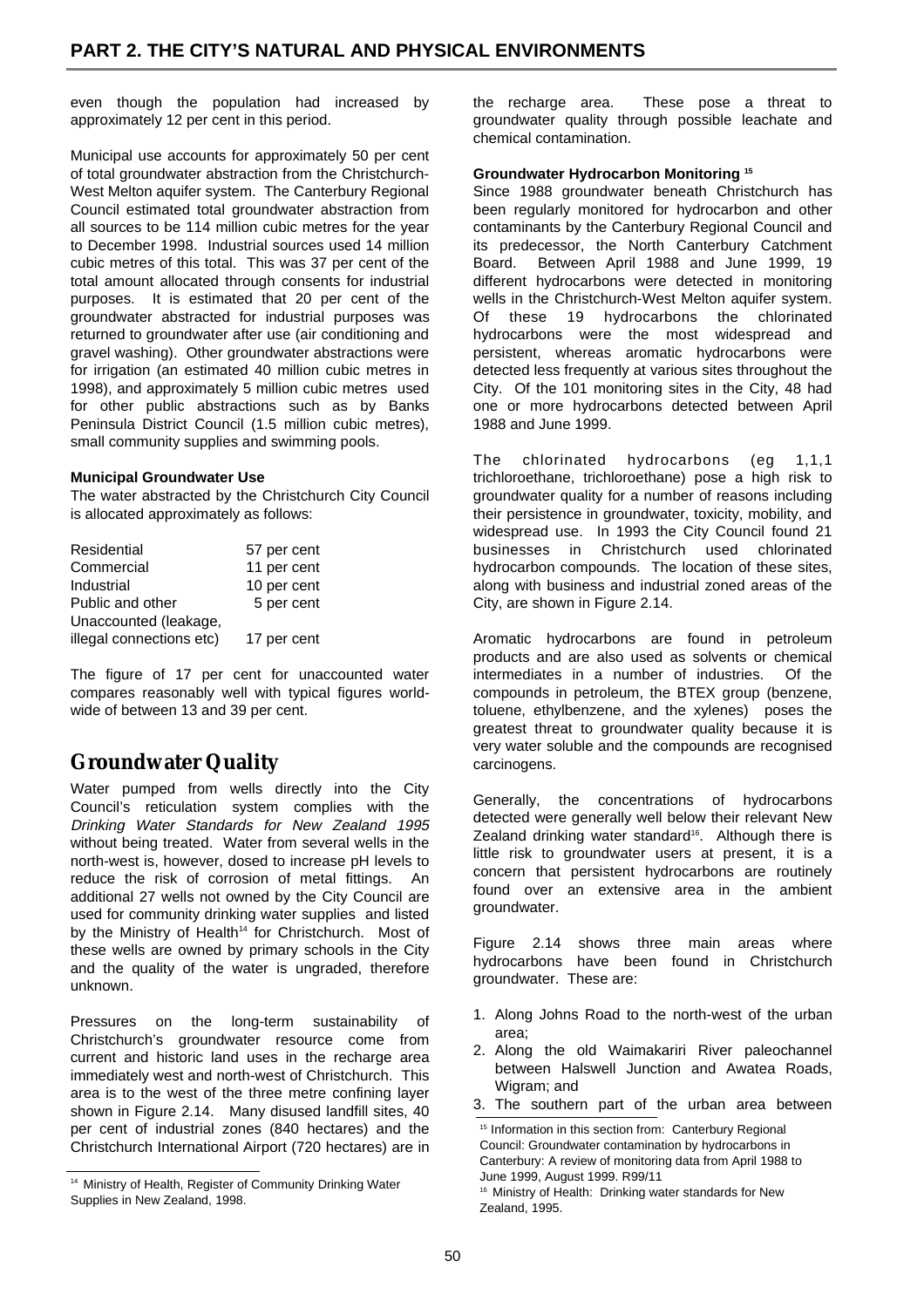Blenheim Road and the Heathcote River from Sockburn to Woolston.

In all three areas industrial activities landfills, created by infilling gravel pits with refuse, or leakage from underground storage tanks may be sources of hydrocarbon contaminants.

#### Leachate Monitoring at Burwood Landfill<sup>17, 18</sup>

Monitoring of leachate from the Burwood Landfill to the underlying groundwater is required as a condition of its resource consent. An assessment of the environmental effects of the landfill was carried out in 1995<sup>17</sup>. It was estimated that the leachate produced from the landfill, once the landfill reached a constant moisture level, would be in the order of 13 to 18 per cent of the site's rainfall. This equates to between 114 and 158 cubic metres of leachate per day from stages 1, 2A and 2 of the landfill.

Groundwater affected by leachate is in an unconfined aquifer that is approximately 30 metres deep. This aquifer discharges at the coast and there is no known use of this groundwater at or down gradient of the landfill site. It is estimated that groundwater takes 15 years to pass under stage one of the landfill. Results from the assessment of effects and the annual monitoring reports<sup>17</sup> conservatively estimate it will take 50 years for the ammoniacal nitrate plume from stage one of the landfill to reach the coast. Currently, leachate has not moved more than 50 metres down gradient from the landfill.

Leachate levels will decrease in the groundwater over time due to attenuation processes (dilution, dispersion, absorption, oxidation and biodegradation). As a result



Source: Canterbury Regional Council